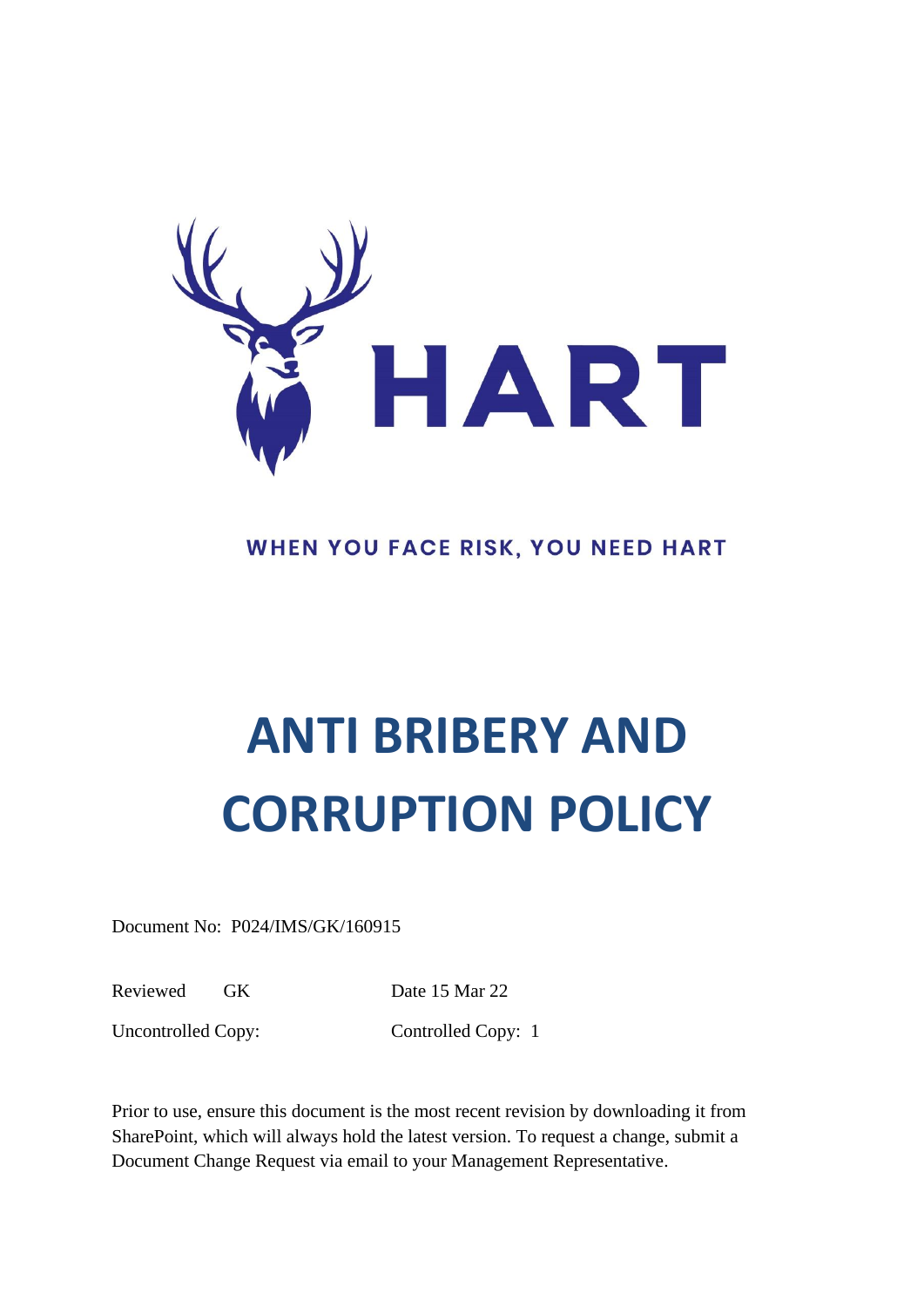

# **Approvals**

The signatures below certify that this procedure has been reviewed, accepted and demonstrates that the signatories are aware of all the requirements contained herein and are committed to ensuring their provision.

|                    | Name                | Signature | Position  | Date      |
|--------------------|---------------------|-----------|-----------|-----------|
| Prepared By        | Graham Kerr         | Ken       | CAO/MR    | 15 Dec 17 |
| <b>Reviewed By</b> | Mike Madden         | M Madder  | <b>FD</b> | 21 Dec 17 |
| Approved By        | Richard<br>Westbury | Werthing  | Chairman  | 5 Jan 18  |

#### **Amendment Record**

This procedure is reviewed to ensure its continuing relevance to the systems and process that it describes. A record of contextual additions or omissions is given below:

| Page No. | <b>Context</b> | <b>Revision</b> | <b>Date</b> |
|----------|----------------|-----------------|-------------|
|          |                |                 |             |
|          |                |                 |             |
|          |                |                 |             |
|          |                |                 |             |
|          |                |                 |             |
|          |                |                 |             |
|          |                |                 |             |
|          |                |                 |             |
|          |                |                 |             |
|          |                |                 |             |
|          |                |                 |             |
|          |                |                 |             |
|          |                |                 |             |
|          |                |                 |             |

**Note:**

**The latest Version of this document will be held on SharePoint and shared with managers as appropriate. These managers are to**

- a) Acquaint themselves with the amendments
- b) Amend derivations of this document that are held within their auspices
- c) Brief their staff upon the changes

d) Ensure that any other documents that may need amending as a result of these amendments are updated accordingly.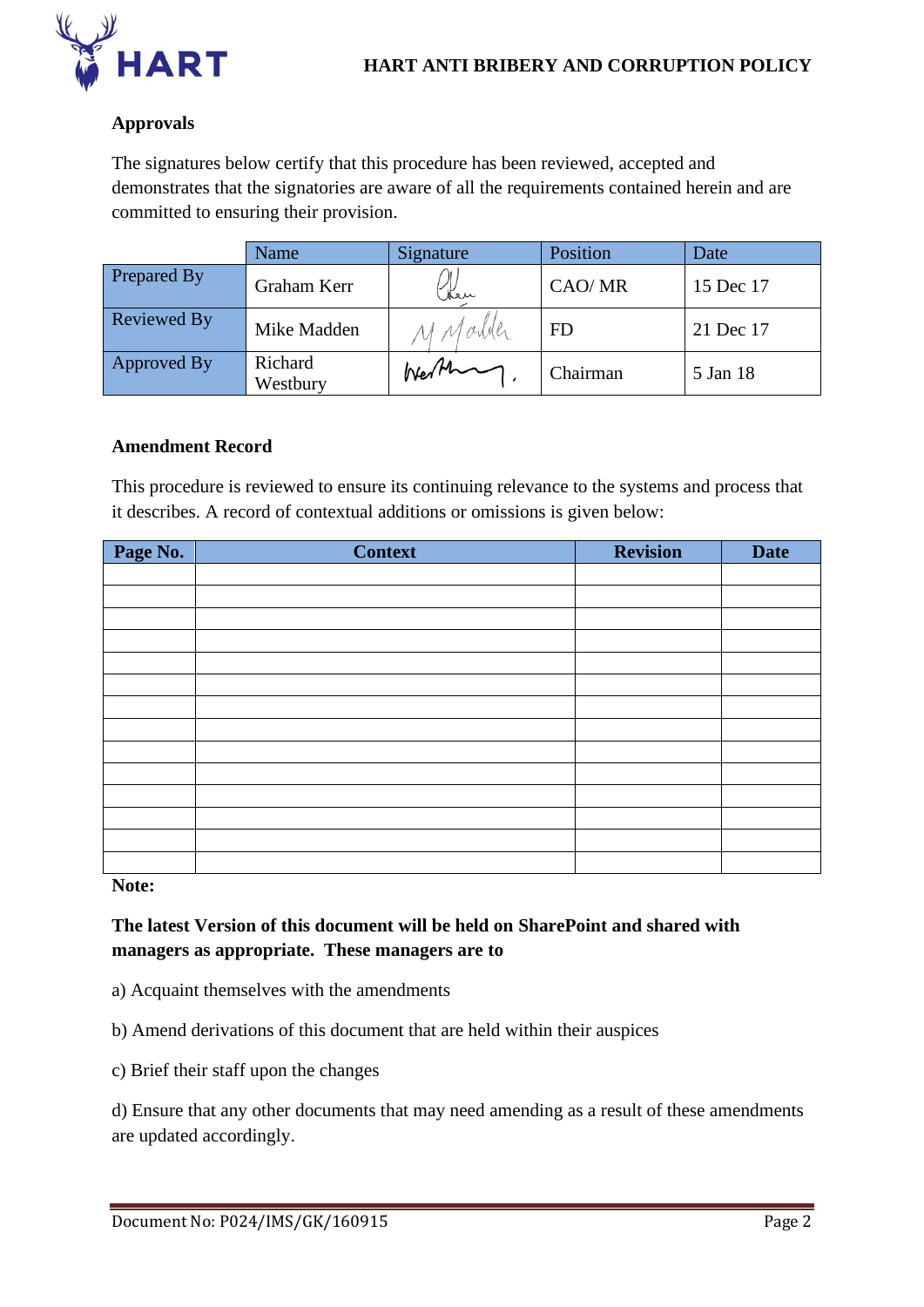

# HART ANTI BRIBERY AND CORRUPTION POLICY

# **Contents**

| 1.  |  |
|-----|--|
| 2.  |  |
| 3.  |  |
| 4.  |  |
| 5.  |  |
| 6.  |  |
| 7.  |  |
|     |  |
| 8.  |  |
| 9.  |  |
| 10. |  |
| 11. |  |
| 12. |  |
| 13. |  |
| 14. |  |
| 15. |  |
| 16. |  |
| 17. |  |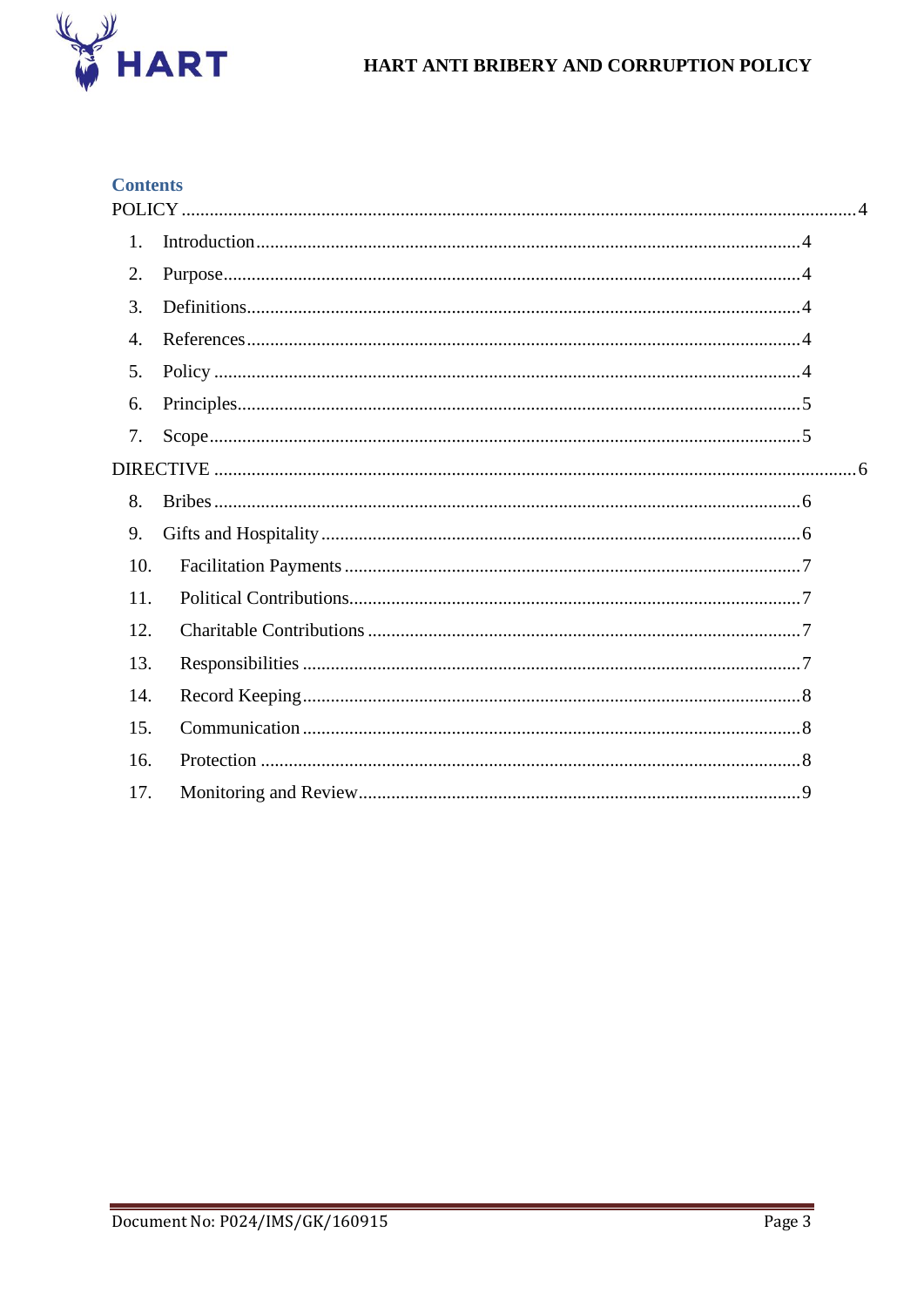

# <span id="page-3-0"></span>**POLICY**

# <span id="page-3-1"></span>**1. Introduction**

In many of the environments in which Hart Security Limited (and its ancillary companies) (Hart) operates bribery and corruption are an endemic part of the milieu. Despite this, it is paramount that neither our Company nor any of our personnel become involved in bribery or corruption in any form.

#### <span id="page-3-2"></span>**2. Purpose**

<span id="page-3-3"></span>**3. Definitions**

The purpose of this document is to describe Hart's policy concerning bribery and corruption and to give direction as to how it is to be implemented.

| <b>Term</b>                 | <b>Definition</b>                                                                                                                                                                                                                                                                                                                                                                                           |
|-----------------------------|-------------------------------------------------------------------------------------------------------------------------------------------------------------------------------------------------------------------------------------------------------------------------------------------------------------------------------------------------------------------------------------------------------------|
| <b>Bribe</b>                | An inducement or reward offered, promised or provided in order to<br>gain any commercial, contractual, regulatory or personal advantage<br>through "improper performance".                                                                                                                                                                                                                                  |
| Corruption                  | The abuse of public or private office for personal gain                                                                                                                                                                                                                                                                                                                                                     |
| <b>Improper Performance</b> | Happens when a person fails to act $(1)$ in good faith, $(2)$ impartially<br>or (3) in accordance with a position of trust.                                                                                                                                                                                                                                                                                 |
| <b>Third Party</b>          | Any individual or organisation which is made contact with in the<br>course of any work being done on behalf of the Group; this may<br>include (but is not limited to) customers (potential and existing),<br>suppliers, distributors, business contacts, agents,<br>advisors,<br>government and public bodies (inclusive of<br>advisors,<br>representatives, officials, politicians and political parties). |

# <span id="page-3-4"></span>**4. References**

Although there are no direct references to these statutory regulations, the policy is designed to ensure that Hart and its personnel are aware of and operate within the terms of both the UK Bribery Act 2010 and the US Foreign Corrupt Practices Act 1977 (FCPA). The former is wider ranging than the latter and the penalties potentially more severe. In sum, individuals found guilty of bribery and corruption can be punished with up to 10 years' imprisonment and a fine; companies taking part in corruption are liable to an unlimited fine, being excluded from tendering for public contracts and significant reputational damage.

# <span id="page-3-5"></span>**5. Policy**

It is Hart's policy to conduct its business in an honest and ethical manner; there is a zerotolerance approach to bribery and corruption, which is to be adopted throughout the Company. Hart is committed to acting professionally, fairly and with integrity in all our business dealings and relationships - wherever our operations are being conducted. Additionally, the Company is committed to implementing and enforcing systems to counter bribery and corruption. In short it is a breach of policy amounting to gross misconduct to: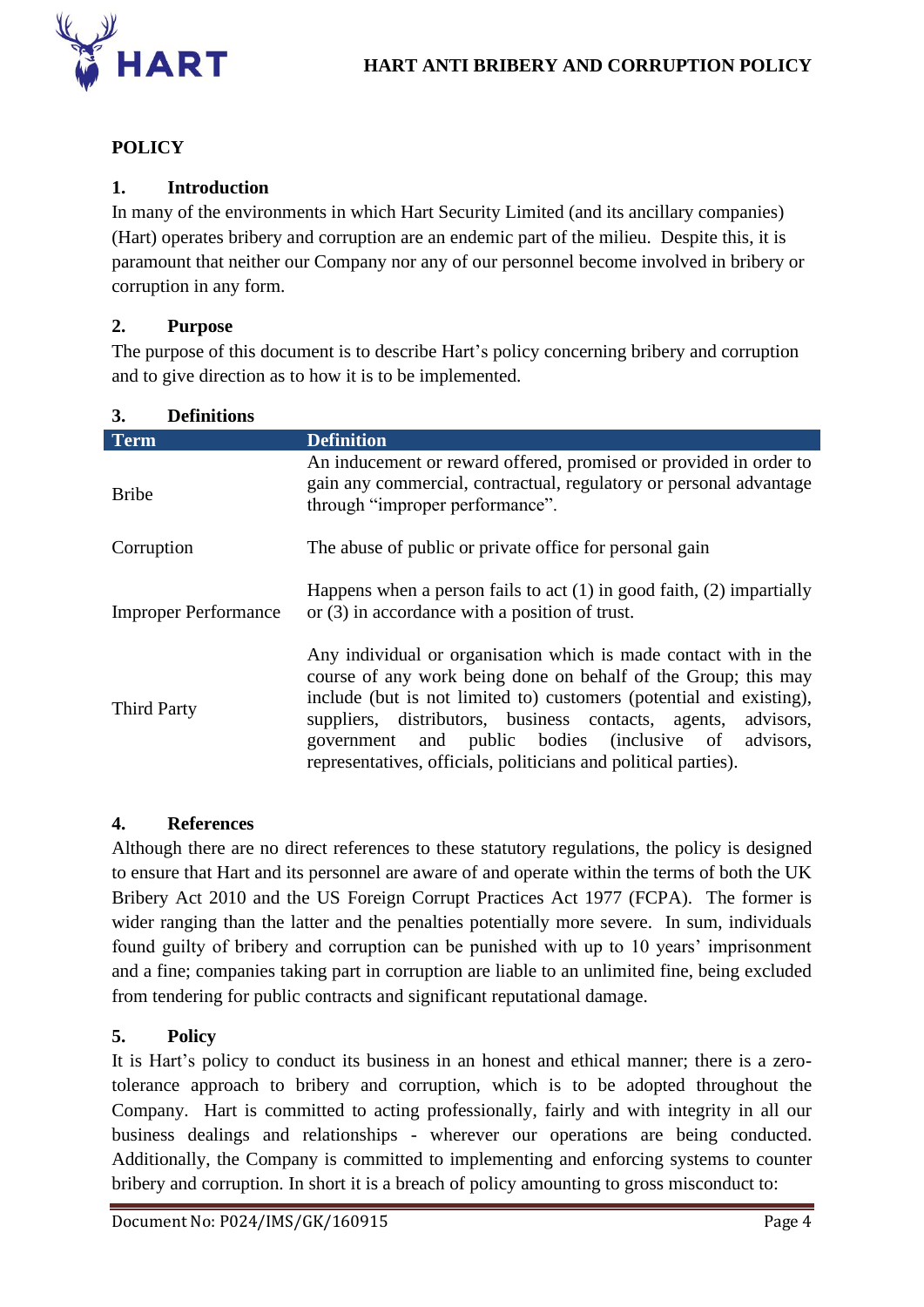

- a. Bribe a third party.
- b. Accept a bribe.
- c. Bribe a foreign government official.
- d. Fail to report bribery.

# <span id="page-4-0"></span>**6. Principles**

The policy is based upon the following principles:

a. A zero-tolerance approach to bribery and corruption.

b. It is the Company's best practice objective that it should conduct business with those who take a similar zero tolerance approach to bribery and corruption.

c. Hart and its personnel are to comply with all relevant and applicable laws concerning bribery and corruption, but their main points of reference are to be the UK Bribery Act and the FCPA.

d. Any incidence or suspected incidence of bribery and corruption is to be reported to the appropriate manager and it is to be investigated fully prior to any action being taken.

# <span id="page-4-1"></span>**7. Scope**

This policy is applicable throughout the whole Company and all its personnel (inclusive of senior managers, officers, directors, employees (permanent or temporary), consultants, contractors, trainees, seconded staff, homeworkers, casual workers, agency staff, volunteers, interns, agents, sponsors or any other person associated with it. This policy covers:

- a. Bribes
- b. Gifts and hospitality
- c. Facilitation payments
- d. Political contributions
- e. Charitable contributions.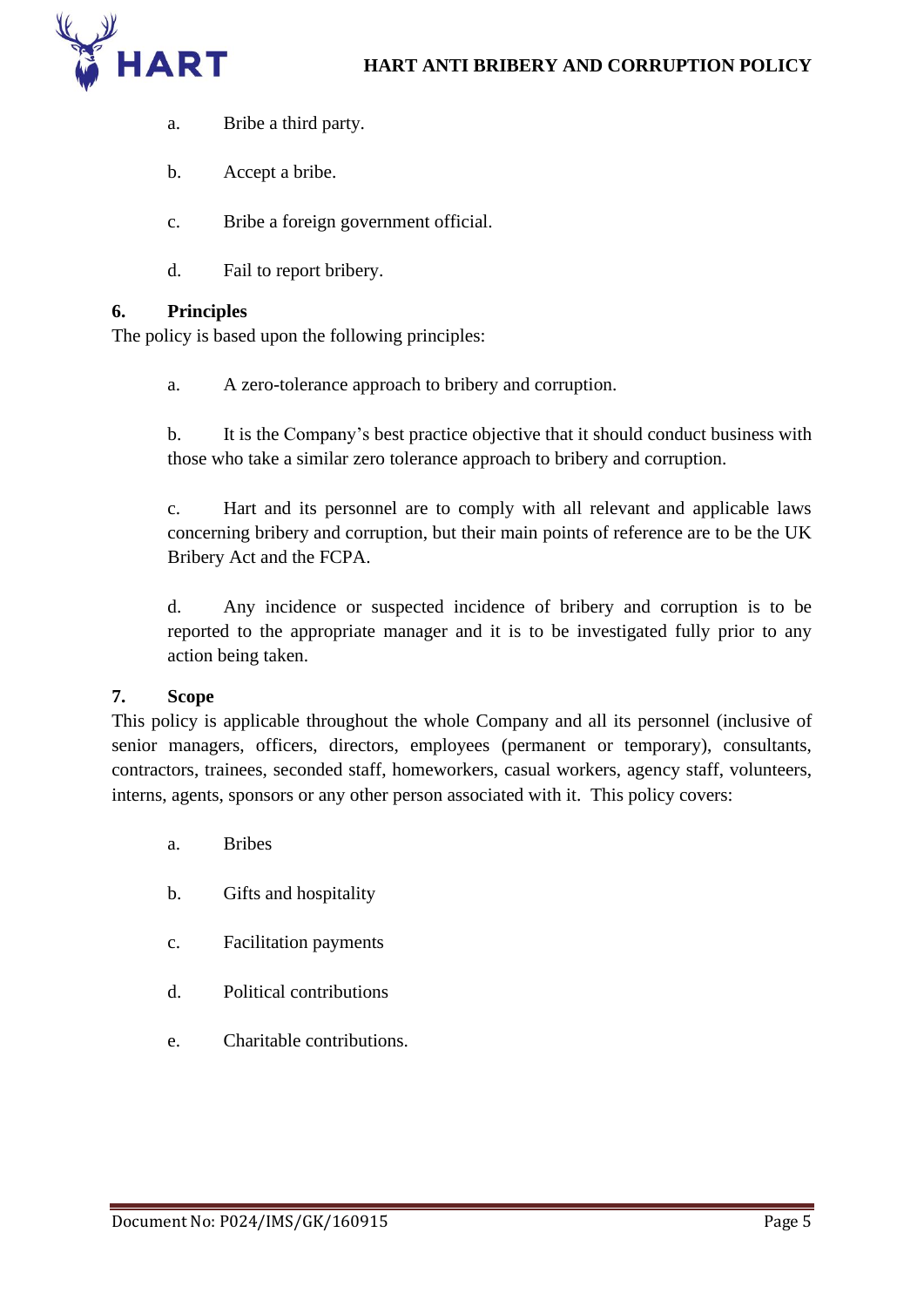

# <span id="page-5-0"></span>**DIRECTIVE**

# <span id="page-5-1"></span>**8. Bribes**

Employees (of any category) are not to engage in any form of bribery, either directly or through any third party. Specifically, employees must not bribe or attempt to bribe a public official anywhere in the world.

# <span id="page-5-2"></span>**9. Gifts and Hospitality**

As a general rule:

a. Employees must not offer or give any gift or hospitality:

(1) which could be regarded as illegal or improper, or which violates the recipient's policies; or

(2) to any public employee or government officials or representatives, or politicians or political parties: or

(3) which exceeds \$50US in value for each individual gift or \$100 US in value for each hospitality event (not to exceed \$500 US to one entity in any FY), unless approved in writing by the COO.

b. Employees may not accept any gift or hospitality from third parties if:

(1) It exceeds \$50US in value for each individual gift or \$100US in value for each hospitality event (not to exceed a total of \$500US from one source in any FY), unless approved by the COO; or

- (2) It is in cash; or
- (3) there is any suggestion that a return favour will be expected or implied.

If it is not appropriate to decline the offer of a gift, the gift may be accepted, provided it is then declared to the employee's Business Unit Director/COO and donated to charity. It is appreciated that the practice of giving business gifts varies between countries and regions – what may be normal and acceptable (even expected!) in one region may not be so in another. The litmus test to be applied is whether in any circumstance the gift or hospitality is reasonable and justifiable. The intention behind the gift must always be considered – under no circumstance can it be accepted if improper performance could be inferred. Within these parameters, Business Unit Directors are to define specific guidelines and policies to reflect local professional and industry standards. If written approval is required, this will be given by COO.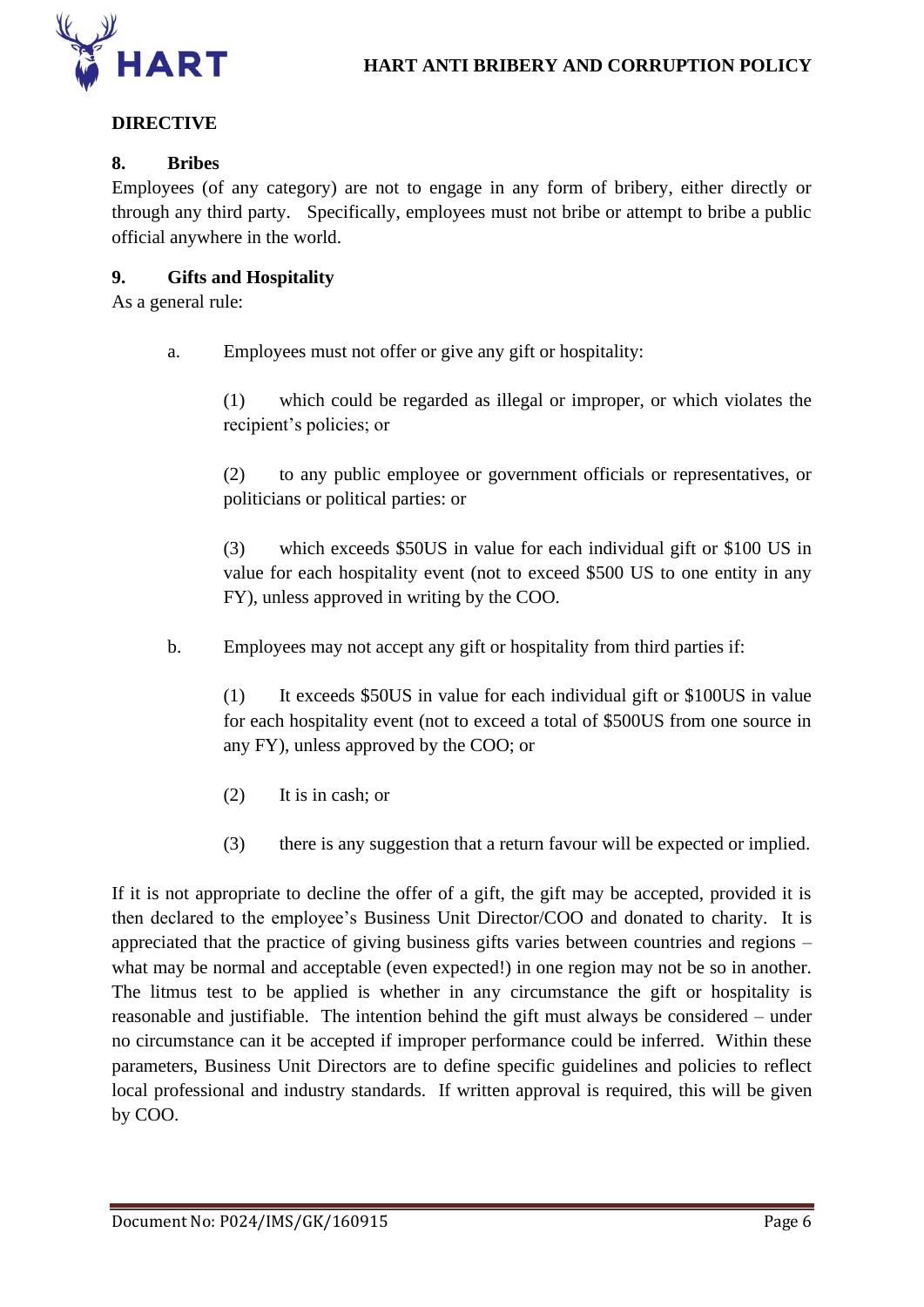

# <span id="page-6-0"></span>**10. Facilitation Payments**

Facilitation payments are a form of bribery made for the purpose of expediting or facilitating the performance of a public official for a routine governmental action, and not to obtain or retain business or any improper business advantage. They tend to be demanded by low level officials to obtain a level of service which one would normally be entitled to. Hart's policy is that facilitation payments must not be paid. However, where there is a risk to personal security of an employee or their family and where facilitation payment is unavoidable, in such circumstances the follow steps are to be taken:

- a. The amount paid is to be kept to the minimum necessary;
- b. Create a record of the payment circumstances and sum; and
- c. Report it to the line manager, who in turn passes the report up the chain.

# <span id="page-6-1"></span>**11. Political Contributions**

Hart does not make donations, whether in cash or kind, in support of any political parties or candidates, so as to ensure that any perception of an attempt to achieve improper business advantage is precluded.

# <span id="page-6-2"></span>**12. Charitable Contributions**

Charitable support and donations are acceptable and to be encouraged; these may be given in a variety of forms such as financial contributions, in-kind services, knowledge, time or material. Care is to be taken to ensure that charitable contributions are not used as a scheme to conceal bribery. Hart only make charitable donations that are legal and ethical under local laws and regulations. Charitable contributions are to be approved by the Directors or the respective company making the contribution and coordinated prior to it being made.

# <span id="page-6-3"></span>**13. Responsibilities**

Hart's directors have overall responsibility for ensuring that this policy complies with the legal and ethical obligations of the Company and that the Business Units and all those under its control within it comply with the policy. At Corporate level the CAO has the routine responsibility for implementing it and monitoring its use and effectiveness as well as providing guidance and advice. Business Unit Directors may have to adjust this policy so that it is relevant for their operating environment and to ensure that is implemented. Management at every level are responsible for ensuring that those reporting to them are made aware of and understand this policy through briefing and training as necessary. Every individual has the following general responsibilities:

a. To prevent, detect and report the occurrence of bribery or any other form of corruption.

b. A duty to avoid any activity that might lead to or suggest a breach of this policy.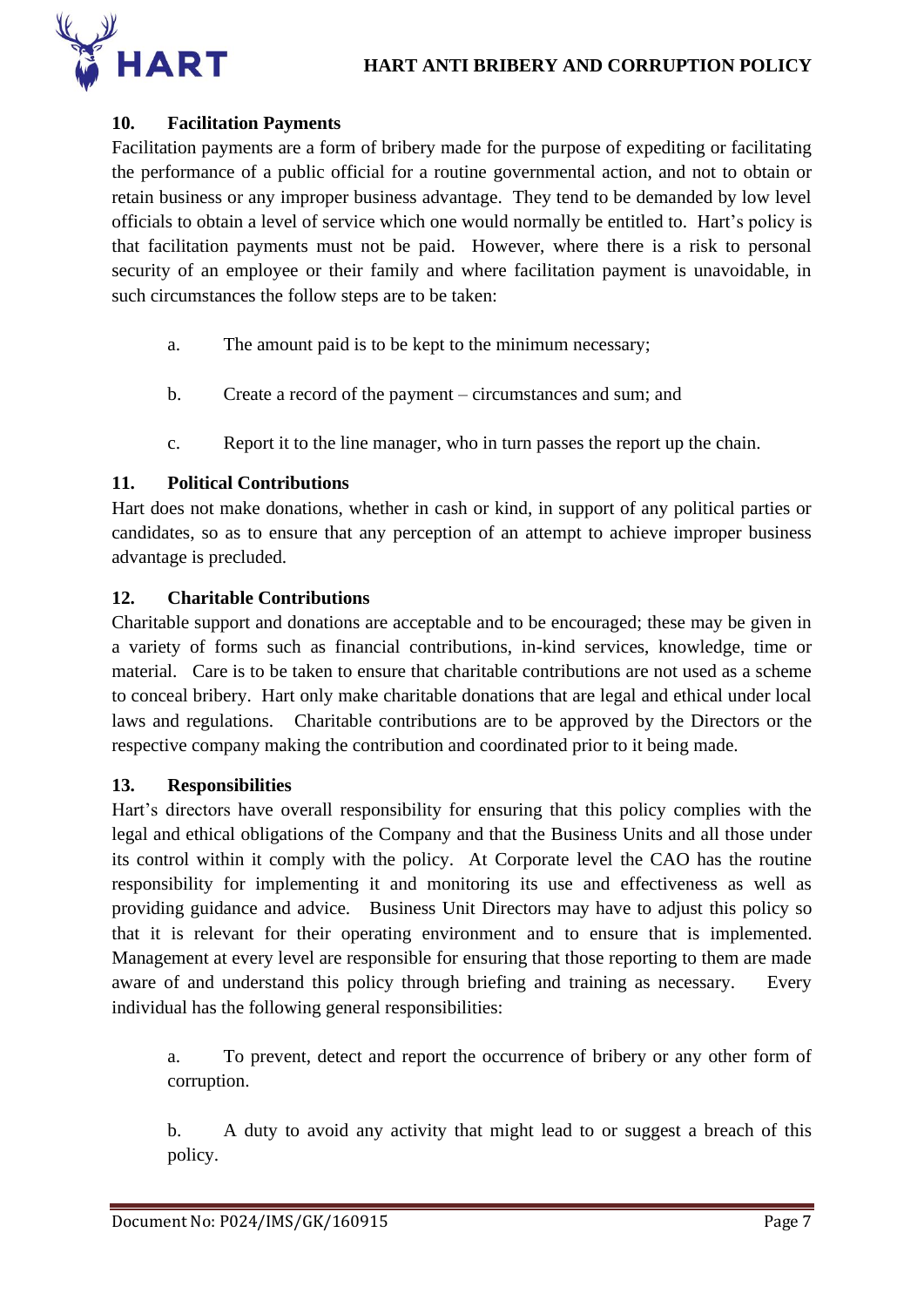

c. To notify a manager or the CAO or follow the Whistleblower Procedure as soon as possible if, in good faith, he/she believes or suspects any conflict with or breach of this policy has occurred or may occur in the future.

Any employee who breaches this policy will face disciplinary action, which could result in dismissal for gross misconduct.

# <span id="page-7-0"></span>**14. Record Keeping**

It is important that the following records are kept:

a. Financial records and appropriate internal controls in place which provide evidence of the business reason for making payments to third parties.

b. Individuals must declare and keep written record of all hospitality and gifts accepted or offered, which will subject to managerial review.

c. Individuals must ensure that all expense claims related to hospitality, gifts or those related to third parties are submitted in accordance with company expenses policy (paragraph 4.5.4 Financial Instructions refers); the reason for the expenditure is to be specifically recorded.

d. All accounts, invoices, memoranda and other documents and records relating to dealings with third parties, such as clients, suppliers and business contacts, should be prepared and maintained with strict accuracy and completeness. No accounts are to be kept 'off-book' or conceal improper payments.

# <span id="page-7-1"></span>**15. Communication**

All employees are to be made aware of this policy, particularly what is expected of them and how they contribute to its successful implementation. This is to be achieved through: reading documents; briefings during induction training and regular intervals throughout the year; understanding may be assessed through situational exercises. Written confirmation of conformance by individuals is to be sought on an annual basis. Suppliers, contractors and business partners are to be informed about this policy from the outset and the expectation that they will adhere to similar tenets.

# <span id="page-7-2"></span>**16. Protection**

Hart encourages openness and expects its staff to report incidents of wrong-doing, both suspected and actual. Providing that such reports are made in good faith, the individual making the report will be protected from any sort of reprisal action, such as dismissal, disciplinary, threats, harassment or any unfavourable treatment. Any instance of such reprisal is to be reported to senior management. Grievance and Whistleblower policies reinforce this position.